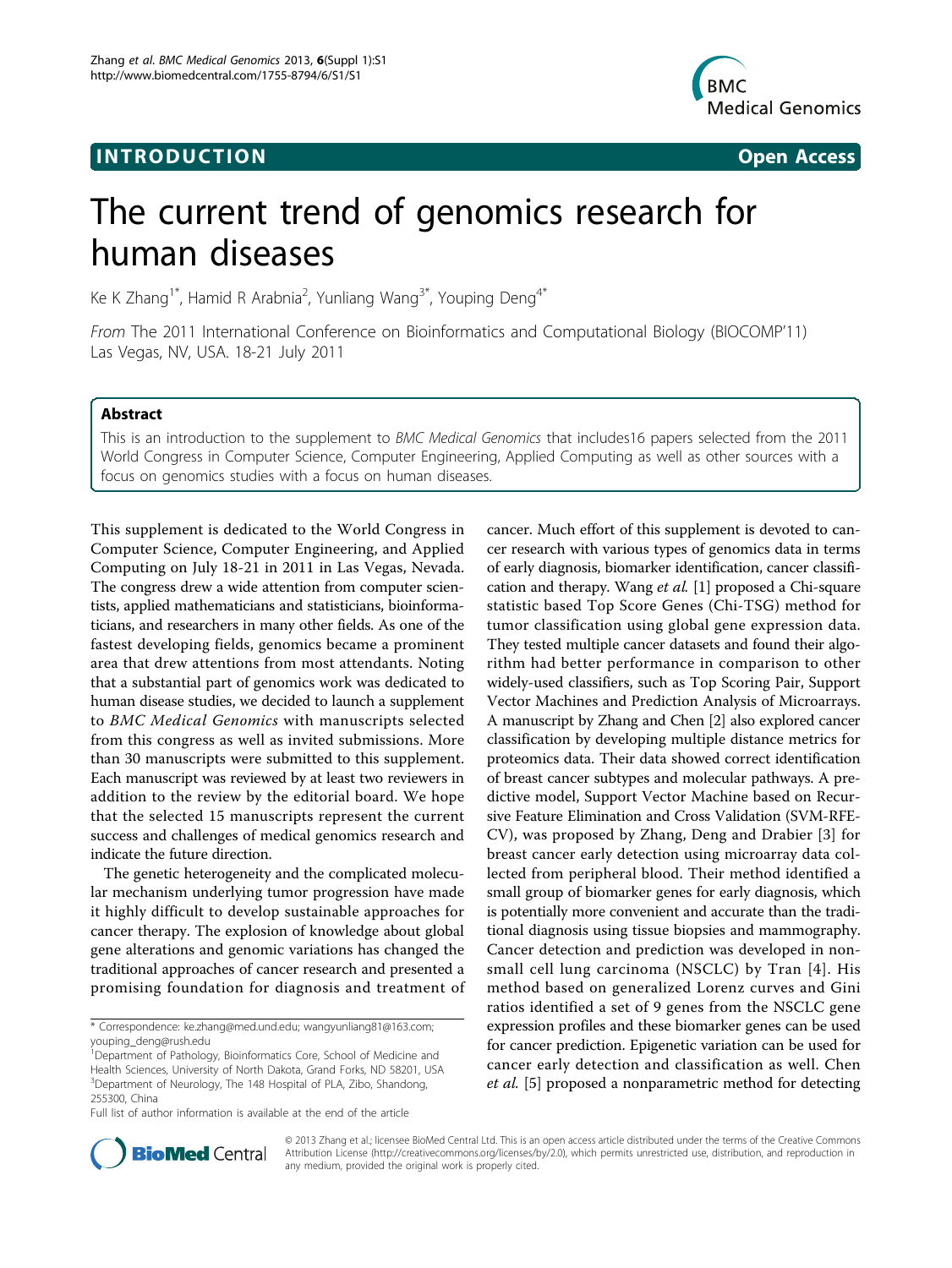<span id="page-1-0"></span>differentially methylated loci and suggested its application in cancer diagnosis and classification.

Gene pathway and networking is another major focus of this special issue. Garrett *et al.* [6] investigated the molecular changes for human proximal tubule cells in the short and long term exposure of cadmium. The short and long term exposure in cells represented the acute and chronic toxic response of human kidney. Varying exposure time and cadmium concentration enabled them to conduct gene pathway analysis and construct gene networks model for toxic response by heavy metal. Pathway analysis was carried out by Liu et al. [7] to investigate potential common molecular mechanism underlying two complex diseases, Schizophrenia and type 2 diabetes mellitus. The protein-protein network revealed high connectivity hub proteins that were involved in a few important signal pathways for both diseases. Gene order is an emerging way for gene clustering and molecular pattern discovery. By combining transcriptome data with lipidomics data, Zhao et al. [8] identified activated pathways during type 2 diabetes development. Hu et al. [9] compared a few distance metrics using genetic algorithm and Ant Colony Optimization for computing gene order and found that the optimized method worked well for Alzheimer's disease microarray data.

The manuscripts of this supplement cover various data types and broad topics. ChIP-Seq of RNA Pol II was used to identify the bidirectional promoter by detecting bi-peak shapes using computational approach [10]. Qureshi and Sacan [11] proposed a weighted normalization method for microRNA RT-PCR data. Juan et al. [12] investigated the interaction between microRNAs and long intergenic noncoding RNAs microRNAs. Such interactions were implied in breast cancer development. Wang et al. [13] developed a single gene sequencing technique for genotyping hepatitis B virus and detecting gene mutation for drug resistance. Zheng et al. [14] proposed a support vector machine-based machine learning method to predict DNA methylation status, which may have broad applications in disease studies. Teng, Yang and Wang [15] developed a machine learning method to predict the human tissue-specific genes from microarray data and UniProt database. Their method may be useful for understanding the molecular mechanisms underlying tissue-specific diseases. Lastly, we would like to introduce a database for disease associated mutations. The database, HDAM, is con-structed by Jia et al. [[16](#page-2-0)] using next generation sequencing data. HDAM currently assembled 1,114 mutations accounting for 669 genes and 125 human diseases.

In short, this special issue brings forth many exciting scientific discoveries and methodology advances that present the cutting edge development of genomics research in human diseases. We hope that it would provide guidance for the questions and attempts in current genomics research and stimulate ideas for future studies.

#### Competing interests

The authors declare that they have no competing interests.

#### Acknowledgements

This article has been published as part of BMC Medical Genomics Volume 6 Supplement 1, 2013: Proceedings of the 2011 International Conference on Bioinformatics and Computational Biology (BIOCOMP'11). The full contents of the supplement are available online at [http://www.biomedcentral.com/](http://www.biomedcentral.com/bmcmedgenomics/supplements/6/S1) [bmcmedgenomics/supplements/6/S1.](http://www.biomedcentral.com/bmcmedgenomics/supplements/6/S1) Publication of this supplement has been supported by the International Society of Intelligent Biological Medicine.

#### Author details

<sup>1</sup>Department of Pathology, Bioinformatics Core, School of Medicine and Health Sciences, University of North Dakota, Grand Forks, ND 58201, USA. <sup>2</sup>Department of Computer Science, University of Georgia, Athens, Georgia 30602-7404, USA. <sup>3</sup> Department of Neurology, The 148 Hospital of PLA, Zibo, Shandong, 255300, China. <sup>4</sup>Department of Internal Medicine and Biochemistry, Rush University Cancer Center, Rush University Medical Center, Chicago, IL 60612, USA.

#### Published: 23 January 2013

#### References

- Wang H, Zhang H, Dai Z, Chen M-S, Yuan Z: TSG: a new algorithm for binary and multi-class cancer classification and informative genes selection. BMC Medical Genomics 2012.
- 2. Zhang F, Chen J: Analysis of subtype associated pathway changes from plasma proteome in breast cancer using distance measurement. BMC Medical Genomics 2012.
- Zhang F, Deng Y, Kaufman H, Drabier R: Recursive SVM biomarker selection for early detection of breast cancer in peripheral blood. BMC Medical Genomics 2012.
- 4. Tran Q-N: A novel method for finding non-small call lung cancer diagnosis biomarkers. BMC Medical Genomics 2012.
- 5. Chen Z, Huang H, Liu J, Ng HKT, Nadarajah S, et al: Detecting differentially methylated loci for Illumina array methylation data based on human ovarian cancer data. BMC Medical Genomics 2012.
- 6. Garrett SH, Clarke K, Sens DA, Deng Y, Somji S, et al: Short and long term gene expression variation and networking in human proximal tubule cells when exposed to cadmium. BMC Medical Genomics 2012.
- 7. Liu Y, Li Z, Zhang M, Deng Y, Yi Z, Shi T: Exploring the pathogenetic association between Schizophrenia and type 2 diabetes mellitus diseases based on pathway analysis. BMC Medical Genomics 2012.
- 8. Zhao C, Mao J, Ai J, Ming S, Shi T, et al: Integrated lipidomics and transcriptomic analysis of peripheral blood reveals significantly enriched pathways in type 2 diabetes mellitus. BMC Medical Genomics 2012.
- 9. Hu B, Jiang G, Pang C, Wang S, Liu Q, et al: Assessment of gene order computing methods for Alzheimer's disease. BMC Medical Genomics 2012.
- 10. Wang G, Bai Q, Zhao Y, Juan L, Teng M, et al: RNA polymerase II binding patterns reveal the regulatory region of bidirectional promoter in cervical cancer cell. BMC Medical Genomics 2012.
- 11. Quershi R, Sacan A: A novel method for the normalization of microRNA RT-PCR data. BMC Medical Genomics 2012.
- 12. Juan L, Wang G, Wang Y, Liu Y: Potential roles of microRNAs in regulating long intergenic noncoding RNAs. BMC Medical Genomics 2012.
- 13. Wang F, Lu L, Yu C, Lv Z, Luo X, et al: Development of a novel DNA sequencing method not only for hepatitis B virus genotyping but also for drug resistant mutation detection. BMC Medical Genomics 2012.
- 14. Zheng H, Jiang S-W, Wu H, et al: CpGIMethPred: computational model for predicting methylation status of CpG islands in human genome. BMC Medical Genomics 2012.
- 15. Teng S, Yang JY, Wang L: Genome-wide prediction and analysis of human tissue-selective genes using microarray expression data. BMC Medical Genomics 2012.